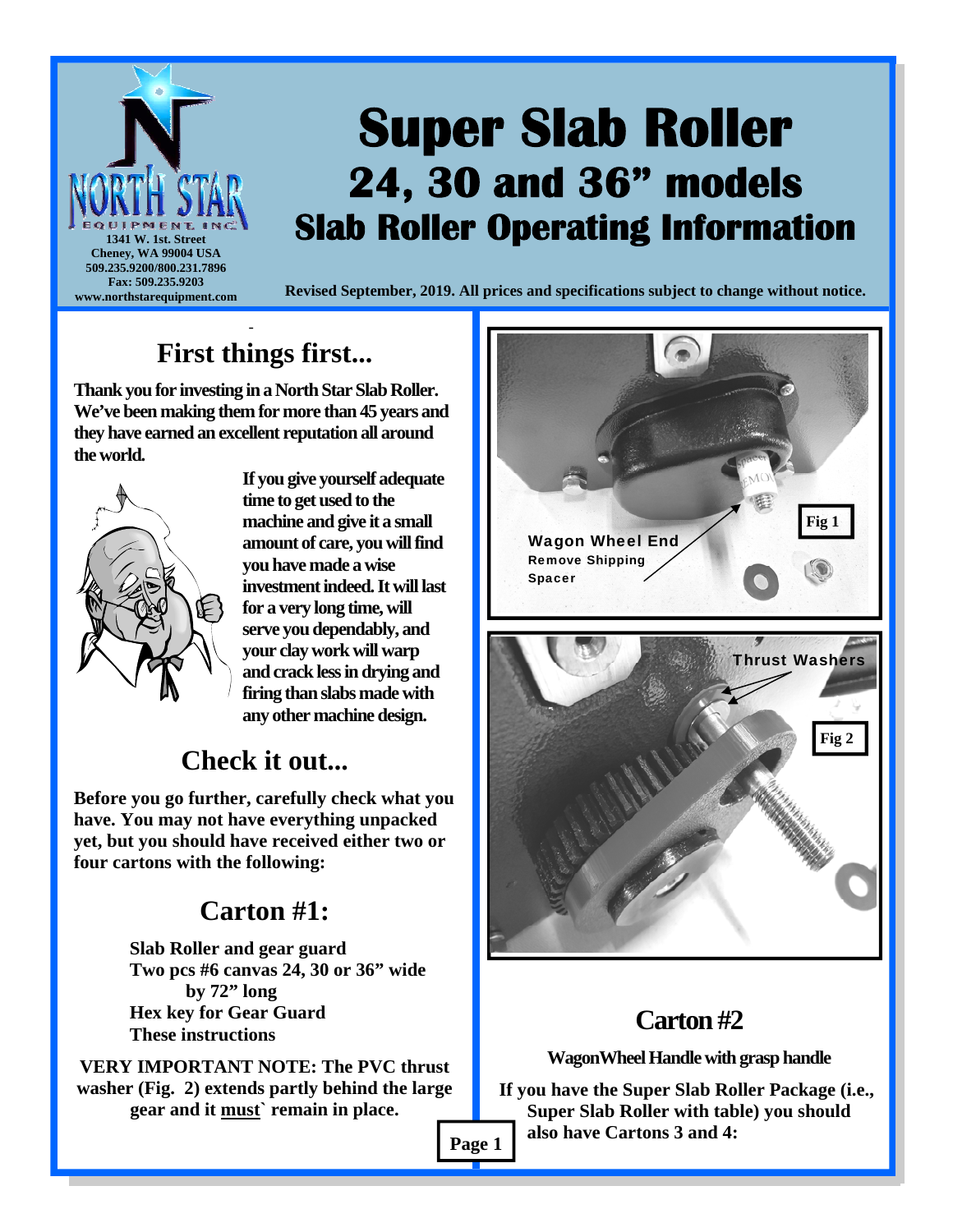#### **Carton #3: Table Frame**

 **A. Four table legs** 

- **B. Two long rails with square notch**
- **C. Two end rails**
- **D. Two 12" long "L" mounting brackets**
- **E. Hardware package (nuts & bolts)**
- **F. Two extension rails with connector plates bolted in place (Do not disassemble!)**
- **G. Worktable assembly instructions**

### **Carton #4: TableTop**

 **Three TableTop sections (each 24" wide by 24, 30 or 36" long)** 

**NOTE: If you have purchased accessories such as Wings (table extensions) or shelves, they will be in additional cartons with their own installation instructions.** 

# **Something Missing/Damaged?**

**North Star Equipment guarantees delivery in good condition, no matter how or where our products are shipped. If anything is missing or damaged, contact us immediately. See the heading at the top of Page 1 or "Some Final Notes…" on Page 6 for our address and phone and fax numbers. If all is OK and you have the Super Slab Roller Package, go to the assembly instructions in the worktable carton and return here to PART B when finished with the table.** 

#### **PART A: TABLETOPPER (If you have the Slab Roller with Worktable this section will not apply.)**

**If you have purchased the Slab Roller by itself, intending to fasten it to your own bench or table, you will need to build a platform on both sides of the machine to provide a place to lay out canvas and clay and receive finished slabs.**

**Fasten the Slab Roller where you want it with wood- or lag screws, making sure the handle has plenty of clearance.** 

**Dimensions: There are no set dimensions for this platform, or "TableTopper" as it is called, nor must it be constructed of any particular material. The width (from near side to far side), of course will be 24, 36 or 30". This dimension is the same as the length of the rolls of the machine. The length of the two sides can be anything you want it to be. Most people seem to find that two or three feet on the side where slabs will be started and four to six feet on the outfeed side is about right. The height of the platform should be about <sup>1</sup> /8" below the top of the** 

**bottom roll, about 4¼" high.** 

**Materials: Plywood is the material usually used for the tops of these platforms, but any sturdy material will do nicely. The smoother and more slippery it is, the easier it will make slab work. It is advantageous to put a 45° bevel on the bottom of the edge that butts up very close to the roll to decrease the gap between platform and roll. The tops can be held at the correct height by any of several means, but an easy method is underlay them with 2x4 lumber. For instance, if the tops are made of ¾" plywood, you might form risers of lengths of 2x4 turned on edge, which would be 3½" high. This dimension plus the ¾" of the plywood would give 4¼".** 

**One easy way to hold all this in place is with long countersunk flat head wood screws through the face of the platforms, through the 2x4 and into the top of the bench. If the countersinking is done carefully the screws will never be noticed in the process of making slabs.** 

## **PART B: ATTACH HANDLES**

**Read this part carefully and take your time. It can be tricky or confusing.** 

*The* **gear end** *of the Slab Roller has a series of four steel gears on the outside. The other end of the machine has an egg-shaped plastic guard near the bottom and is referred to as the* **handle end***.. (See figure 1)* 

**Page 2**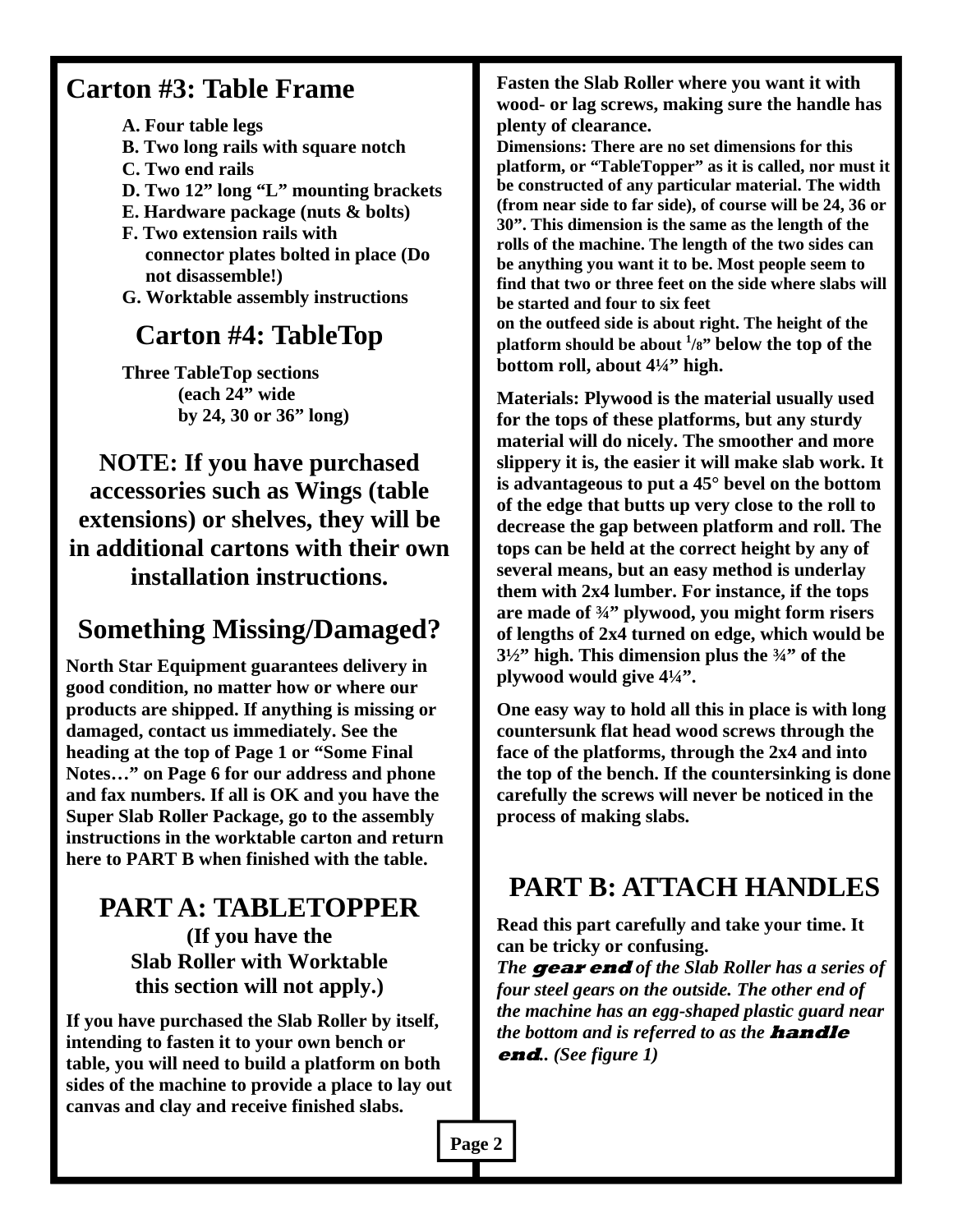*It may be worthwhile removing the guard from the handle end (it is held in place with three Phillips head screws). Have a look at the large steel gear and the plastic spacer. Notice the way the spacer rides on the big steel gear and that it has a hole for the hub of the WagonWheel. You can see that the wagon wheel handle will ride on the bolt and that the small gear on the hub of the WagonWheel will go through the spacer and then engage the large gear. ( See Figure 2 ) There is also a PVC thrust washer & a metal thrust washer on the handle bolt which lies flat against the housing. When the WagonWheel handle is installed the small gear on the wagon wheel, will come in contact with the metal thrust washer. The metal thrust washer is vitally important, because it prevents the end of the wagon wheel gear from destroying the PVC thrust washer. The PVC thrust washer keeps the small and large gears aligned.* 

**On the inside of the housing at the handle end of the machine, you will see a hexagonal recess near the top of the lower roll. The head of the handle bolt, which will serve as the shaft for the WagonWheel handle must securely fit into this recess.** 

**The other end of this bolt has a shipping spacer, a thin PVC washer, and an acorn nut or "finish nut" attached to it. This end protrudes through the plastic spacer strap and then the black plastic gear guard.** *( See Figure 1)*

**Leave the gear guard in place but remove the nut, PVC washer, and the shipping spacer from the handle bolt. Discard the shipping spacer.** 

**Slide the WagonWheel onto the bolt. Make sure the small gear on the WagonWheel first passes through the plastic spacer and then engages the large gear.** *( See Figure 3, Page 4)* 

**Push it all the way in. You may need to wiggle it around a bit to make the drive gear on the WagonWheel engage the large gear inside the guard but you will know when it is in place.** 

**Replace the thin PVC washer and nut on the handle bolt and tighten until all space between the wagon wheel gear and the metal thrust washer has been taken-up. Do not over-tighten. You should have about a sixteenth inch of play (space), when the adjustment is complete.** 

#### **Grasp Handle**

**After the WagonWheel has been installed, you will notice a small hole through the center spoke out very near the perimeter. If desired, the grasp handle can be installed on the WagonWheel by following these steps:** 

**Remove the nut and one of the nylon washers from the grasp handle. (This is a nylon lock nut and a wrench may be needed.)** 

**Mount the grasp handle on the WagonWheel projecting away from the hub. One of the nylon washers must be under it and the other must be behind the cross bar. Put the nut on the stud and tighten.** 

**The adjustment of this nut is critical. It should be loose enough to allow the grasp handle to revolve in your hand as you turn the WagonWheel, but snug enough to prevent it from wobbling about. It may take some experimentation to get it just right.** 

**Should this nut become lost or damaged, a replacement can be purchased at any hardware store for a few cents. Ask for a 3 /8" coarse thread nylock hex nut.** 

**We suggest that if small children will use the machine without close supervision the grasp handle not be used because of their love of "driving" the Slab Roller as fast as they can make it go.** 

#### **PART C: OPERATION**

**The opening between the rolls is controlled by moving the upper roll up and down with the adjusting screws at the top of each end of the machine. There is a pointer and scale at each end, but the scales cannot be divided finely enough to furnish more than an approximate measurement. Most potters, however, will find this to be completely satisfactory. If more precise settings are required there are other ways to calibrate the opening exactly: The first** 

 **way is to count the number of turns of the screw from the closed position. Each turn ofthe screw will raise the roll by exactly one eleventh of an inch. For most purposes, this can be thought of as one tenth of an inch. The second method is to cut a set of gauge sticks for each thickness of slab you will frequently make.**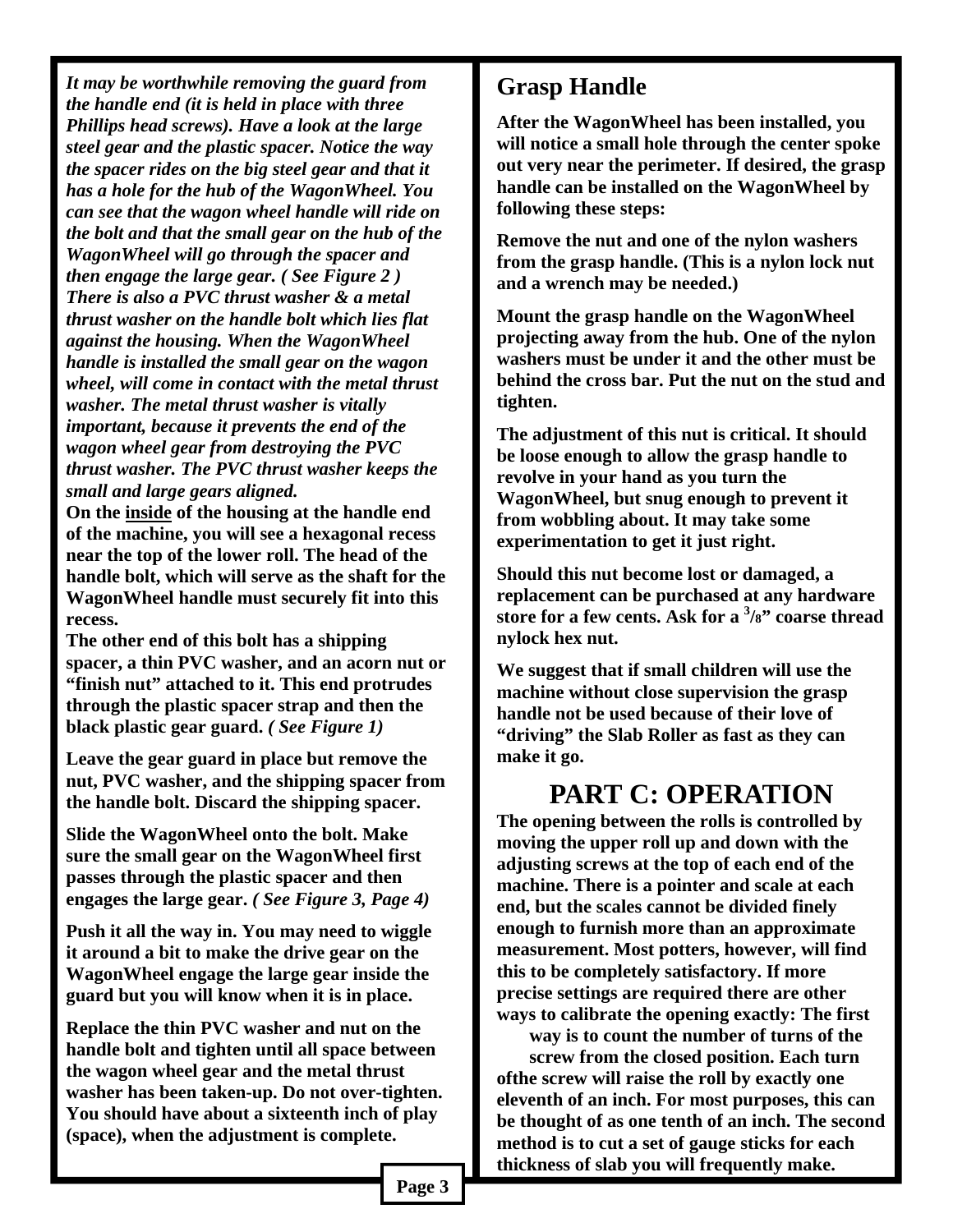

**Page 4**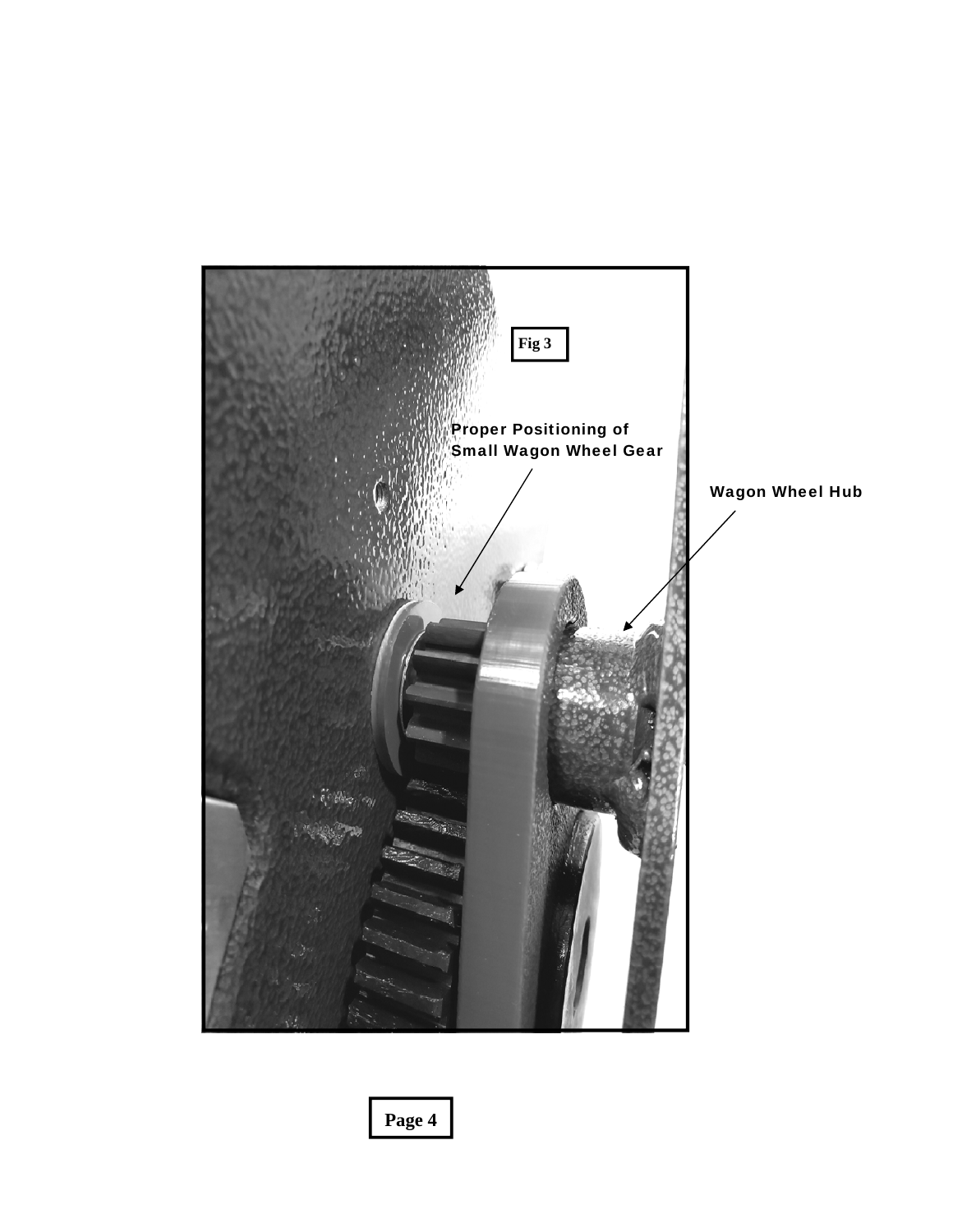**These can be made of wood or any other convenient non-metallic material. Simply place a sticks between the rolls, screw the top roll down until it just makes contact, then turn the handle to crank the stick out of the machine.** 

**Immediately under each star knob on the adjusting screws is a lock nut. It can be left in that position but, if the same slab is being made repeatedly, it can be screwed down and tightened against the end housing to lock the adjusting screw in place.** 

**The rolls are made of heavy wall aircraftquality aluminum tube. They have been trued to within 0.005" then knurled. The knurling serves to bite into the canvas and pull the slab through with minimum help from the operator. The canvas, not the roll, will impart some texture to the slab. For jobs where this texture is not acceptable, there are several ways to avoid it. See Paragraph C under "Some Important Details..." below.** 

#### **PART C: CANVAS**

**The canvas supplied with your roller is intended to be a starter set only. You may want more, larger or heavier pieces or material of a different texture later. Many different materials will work and are available from awning, upholstery and fabric shops everywhere. Canvas (or any material) should be kept fairly dry or it will stretch and wrinkle, and the clay will stick to it. If you are using your machine heavily, you will want to take special care of the canvas and perhaps buy several sets or secure water-repellent material.** 

### **At last.... PART D: MAKING A SLAB**

**Lay out one canvas on the infeed side of the roller (the short side of the table) and place the clay on it. This clay can be ragged and uneven and pieces can be overlapped, but it must be** 



**roughly tapered at the front to allow the rollers to begin gripping it.** 

**An easy way to do this is to simply slice clay from the pug with a string cutter. Overlap the slices on the canvas with the long dimension of the clay perpendicular to the roller. Use the heel of your hand to smash down the leading edge of the clay enough to "catch" between the rolls. Place the second canvas over the clay and start the "sandwich" into the rolls. Turn the handle with one hand and, if the slab is very thin, exert a steady pull on the slab coming through with the other. If the slab should have a hole or tear in it, don't throw it out. Just back up, lay a little clay over the defect and run on through. You will find that you can prevent many of these defects by the way you lay down the clay in the beginning.** 

**You can add or remove clay at any time. Note that the larger the amount of clay behind the rolls, the more difficult it is to make the slab feed through and the harder it is to turn the handle. If too much clay builds up behind the rolls, back up and remove some. If you run out of clay before the slab is as long as you want, back up, add some more clay and go right on.** 

**A major feature of the North Star Slab Roller is that it operates in either direction. When making very thin slabs, it is often easier to start with the rolls at a somewhat thicker setting and roll the slab back and forth several times, reducing the setting at each pass. With a little practice, this can be done very quickly.**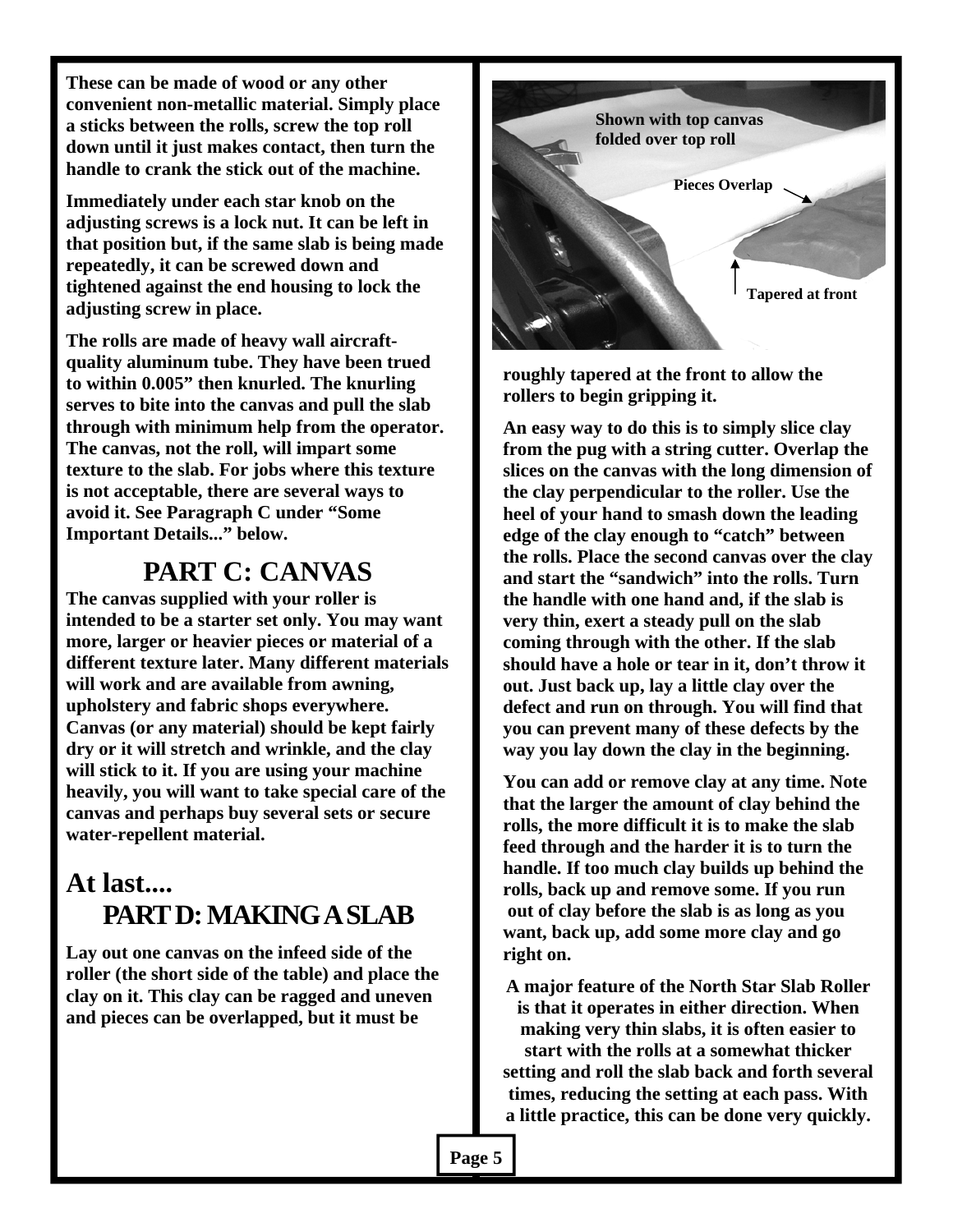#### **PART E: SOME FINAL HINTS**

**Tapered slabs are easy because the opening between the rolls can be adjusted at each side, but you should take care not to induce more than about an inch of taper. Too great an angle on the top roll could cause the gear train to bind.** 

**Also, almost unlimited textural effects are possible by running other materials through the machine along with the clay. We have used or seen used rope, burlap, brocaded upholstery fabric, press molds, leaves, flowers, tree bark and carved picture framing, to mention a few. Often such materials are allowed to remain in the clay and burn away in the fire. You will no doubt think of things that have not occurred to us. Some really spectacular effects can be created by combining clays of different colors or by rolling together two or more slabs of different-colored clays.** 

#### **PART F: MAINTENANCE**

**There's not much, but the machine does require some.** 

**Be careful not to score or gouge the rolls. If you get clay on them, let it dry and then remove it with a brush. Never use a metal tool. At least once a month check the setscrew in the large steel gear at the handle end of the machine (you will have to remove the small gear cover) to make sure it is tight. When you do this, you should also do two other things: Apply a small amount of any light grease to the large gear and check the tightness of the four spreader bolts. (Spreader bars are the two steel rods parallel with and near the bottom of the bottom roll.) The spreader bolts go through the end housings into the spreader bars and the heads of these bolts are found on the outside of the end housings near the bottom. These should always be tight!** 

### **Some important details about slabs and Slab Rollers…**

**A. Two-point thickness adjustment... We are often asked why we insist on using two adjusting screws to set the thickness, and the answer is this: Over the years we have looked at a number of arrangements to set the thickness with a single adjustment. We have not found one that works reliably over time that does not add unreasonably to the cost of the machine. Most people tend to make the same slabs over and over and they say the inconvenience is minor. We feel that the saving is substantial, and the resulting simplicity, which affords quicker, easier repairs, is highly desirable.** 

#### **B. Motorized Slab Rollers...**

**Many people have asked about motorized slab rollers. We've built several over the years and they're not difficult. We've never sold one, however, for one simple reason: When the rolls are geared down enough to make clay slabs the power behind them is enormous and no one has yet been devised a guard (at a price any of us can afford) that will distinguish between a potter's (or a child's!) hand and a lump of wet clay.** 

#### **C. Texture on slabs...**

**The knurling or texturing on the rolls bites into the canvas and pulls the slab through with very little help from you. The canvas, not the roller, imparts a texture to the slab. When this is not acceptable, there are several ways to avoid it. Other materials can be used in place of or in addition to the canvas supplied with the machine. Many Naugahyde upholstery fabrics have one smooth side that can face the clay and the other side will be gripped well by the rolls. A very dense weave fabric, such as pillow ticking can be used inside the canvas or, in some cases, instead of canvas and will yield a smooth slab.** 

#### **D. Identifying your Slab Roller...**

**Your Slab Roller does not bear a serial number. Should you need to contact the factory for maintenance or repair parts, you will need to identify it so the proper items can be located.**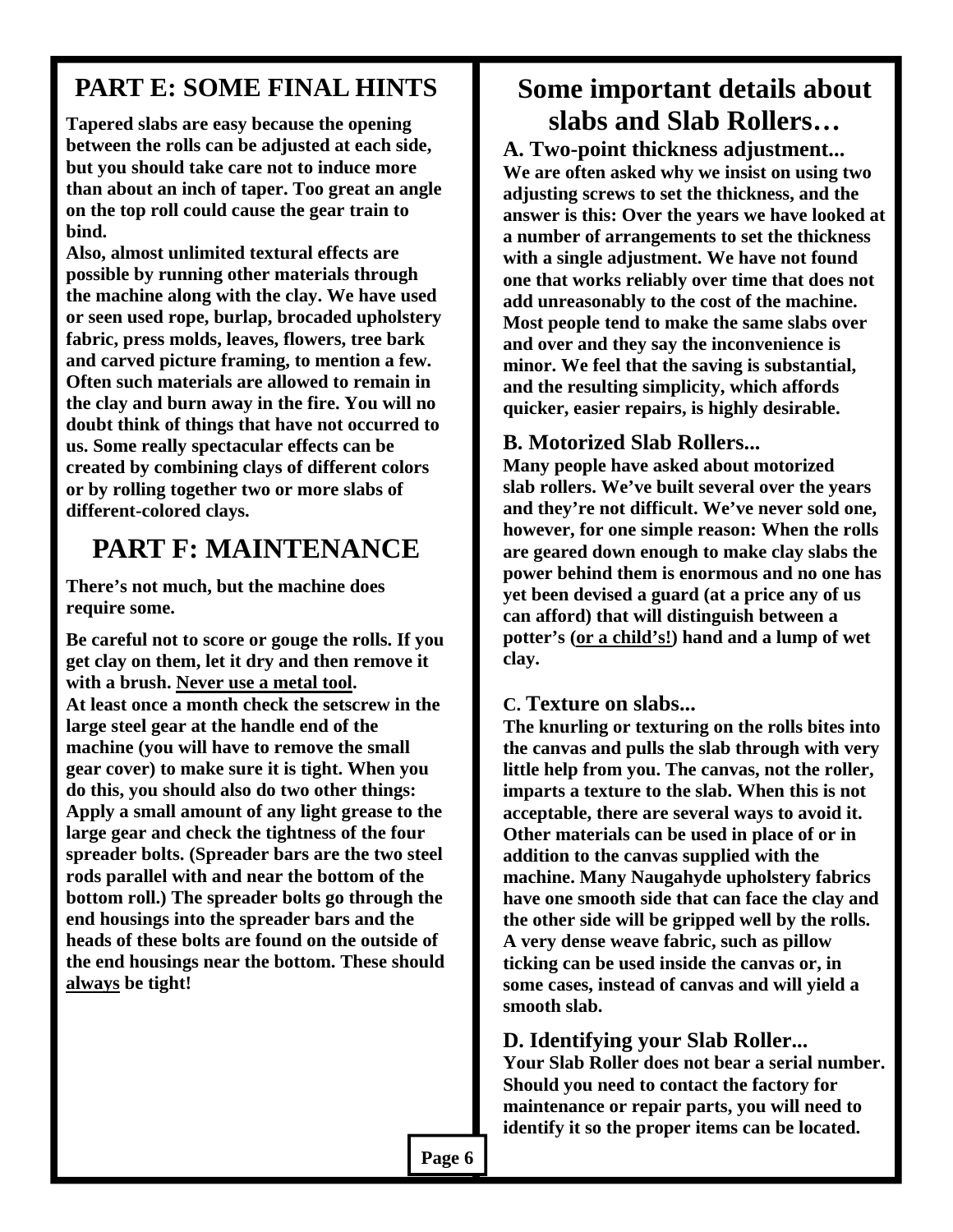**To identify it correctly you will need to provide just two items of information: The series ("Super" series) and the length of the rolls (most often, 24, 30 or 36")** 

#### **SOME FINAL NOTES...**

**The factory mailing address is: North Star Equipment, Inc. 1341 W 1st Street Cheney, WA 99004** 

**The shipping address is the same. Please note that no merchandise can be accepted at the factory unless it has a RAN (Return Authorization Number) marked prominently on the outside of each carton. Should a return be necessary, contact the factory for the shipping address and a RAN. The factory toll-free telephone number is (800) 231-7896. This number is also on the gear guard of the machine. North Star's offices are open from 8:00 to 5:00 PST Monday through Thursday except major U.S. holidays. If you are in North America (the Continental United States, Alaska, Hawaii, Puerto Rico, Guam and Canada) and need service or parts for your Slab Roller, call this number. If possible, have your telephone at the machine or be prepared to describe the part or problem in detail.** 

**If you live elsewhere in the world, the factory phone number is (509) 235-9200. This number is answered from 8:00 a.m. to 5:00 p.m. Pacific Standard Time Monday through Thursday. The fax number is (509) 235-9203 and this line is in service 24 hours every day of the year.** 

**Remember to add the country code for the United States and be sure to give us full information. We may need your name, address, telephone number and, if you have one, your fax number.**

#### **SYNOPSIS OF THE SUPER SLAB ROLLER GUARANTEE:**

**The online warranty registration must be completed within 30 days of receipt of product. Warranty is not transferable. North Star Equipment will, at North Star's option, repair or replace the product or furnish any repair parts needed for the lifetime of the original purchaser only, provided the warranty registration is on file. Obvious abuse or use for other than the intended purpose voids warranty. If repairs are needed, contact North Star directly. If it is necessary for a machine to come back to the factory for repairs (seldom needed), you must pack it and prepay inbound shipping by United Parcel Service or the carrier of your choice. It will be repaired, rebuilt or replaced at our option and returned freight prepaid without charge.** 

**REBUILDING OFFER: At any time, no matter how new or old your North Star product may be, North Star Equipment will rebuild and repaint it, replace every worn part and install all available updates for one third the current list price of that model or its equivalent (if that model has been changed). To take advantage of this offer, follow the return procedure in the paragraph above.**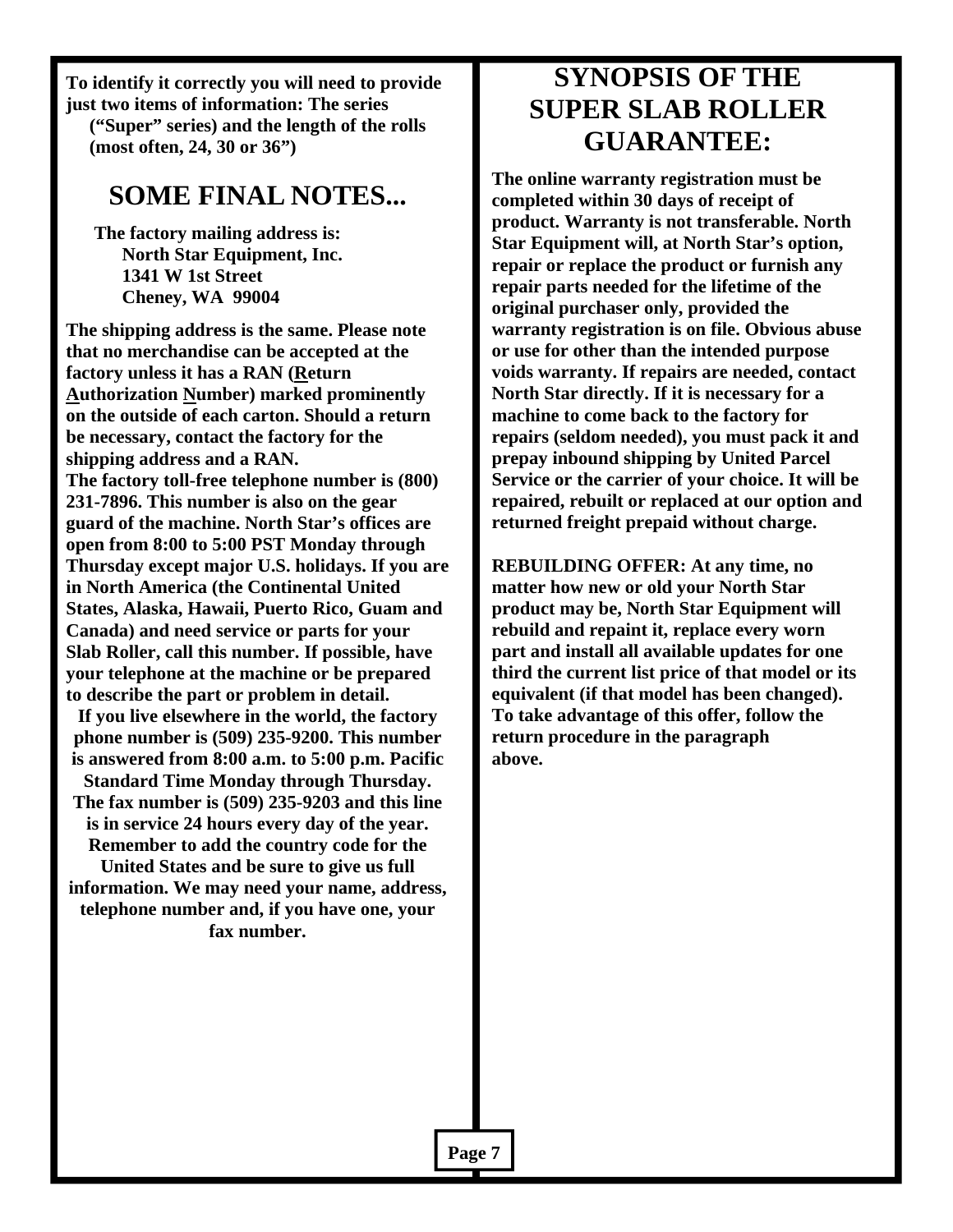# **SUPER SLAB ROLLER PARTS LIST**

| Part name                                                           | Number req'd     | <b>Contact North Star Equipment</b><br>for current prices |
|---------------------------------------------------------------------|------------------|-----------------------------------------------------------|
| Top roll, 24"                                                       | $\mathbf{1}$     |                                                           |
| Top roll, 30"                                                       | $\mathbf{1}$     |                                                           |
| Top roll, 36"                                                       | 1                |                                                           |
| Bottom roll, 24"                                                    | 1                |                                                           |
| Bottom roll, 30"                                                    |                  |                                                           |
| Bottom roll, 36"                                                    | $\mathbf{1}$     |                                                           |
| End housing, gear end (End casting)                                 | 1                |                                                           |
| End housing, handle end (End casting)                               | 1                |                                                           |
| Gear guard, large (gear end)                                        | 1                |                                                           |
| Gear guard, small (handle end)                                      | 1                |                                                           |
| WagonWheel handle with gear                                         | 1                |                                                           |
| <b>Grasp handle with hardware</b>                                   |                  |                                                           |
| Adjusting screw assembly w/ shaft collar and knob                   | $\boldsymbol{2}$ |                                                           |
| Riser block, aluminum                                               | $\boldsymbol{2}$ |                                                           |
| 3/4" Nyliner bushing                                                | 4                |                                                           |
| Handle drive gear, large steel                                      | 1                |                                                           |
| Nylon gear with roll pin - Mounting shoulder bolt not included.     | $\mathbf{2}$     |                                                           |
| Nylon idler gear without pin - Mounting shoulder bolt not included. | 4                |                                                           |
| Spacer strap #1 (Links nylon gears at gear end.)                    | $\overline{2}$   |                                                           |
| Spacer strap #2 (Links steel gears at handle end.)                  | 1                |                                                           |
| Shoulder bolt with nut and washer (Mounts nylon idler gear.)        | $\overline{2}$   |                                                           |
| Poly thrust washer (behind WagonWheel handle gear)                  | 1                |                                                           |
| WagonWheel shaft bolt w/ acorn nut and washer                       | 1                |                                                           |
| Slab roller mounting bolt, nut and lockwasher                       | 4                |                                                           |
| Scale decal, set of two (One for handle end and one for gear end.)  | $\boldsymbol{2}$ |                                                           |
| Scale pointer w/ standoff and hardware (Fits either end.)           | $\boldsymbol{2}$ |                                                           |
| Spreader bar, 24", with hardware                                    | $\boldsymbol{2}$ |                                                           |
| Spreader bar, 30", with hardware                                    | $\boldsymbol{2}$ |                                                           |
| Spreader bar, 36", with hardware                                    | $\boldsymbol{2}$ |                                                           |
| Hardware package (hex keys only)                                    | $\mathbf{1}$     |                                                           |
| <b>Instruction set</b>                                              | $\mathbf{1}$     |                                                           |